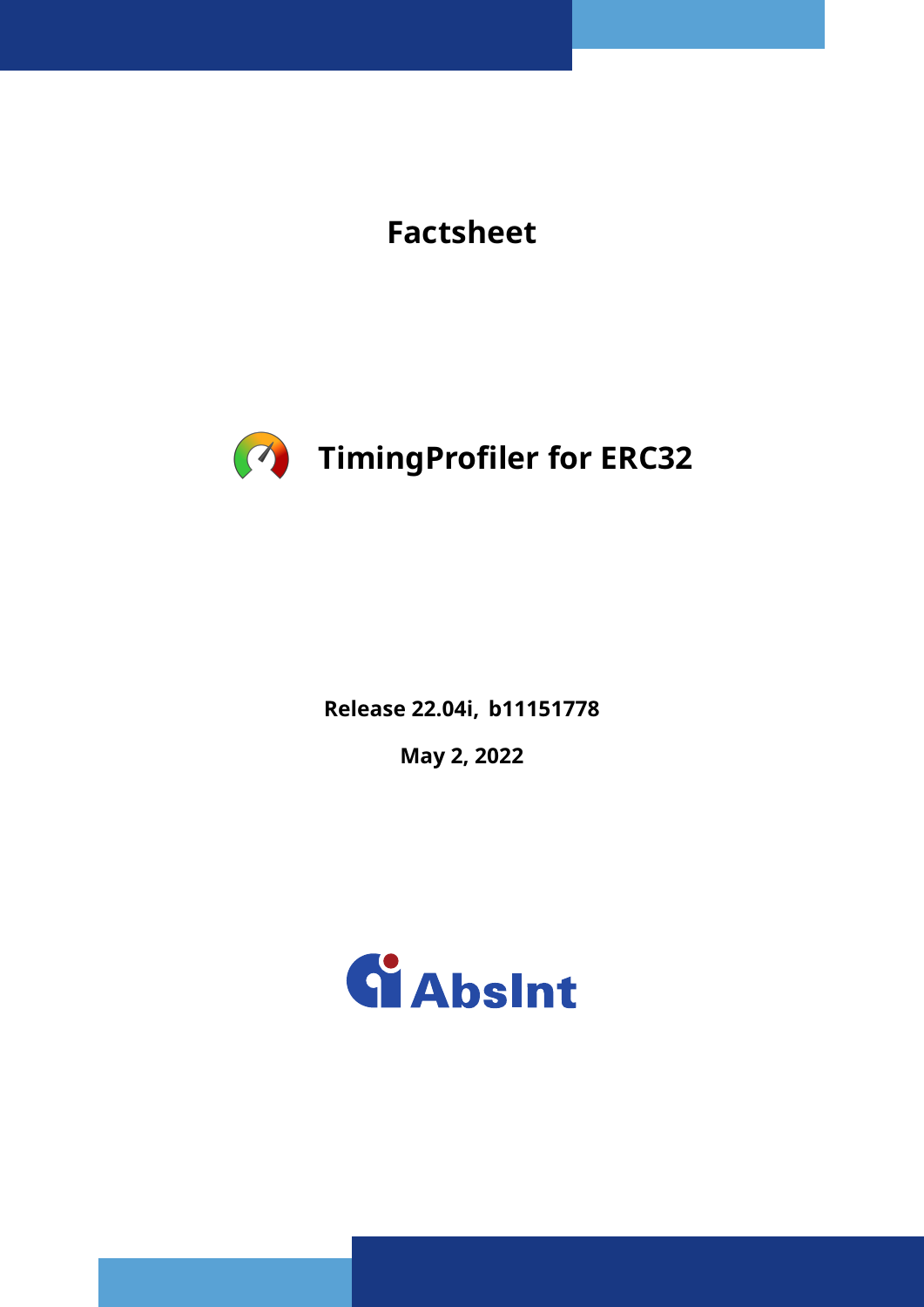

TimingProfiler helps you identify application parts that cause unsatisfactory execution times. It delivers results as soon as there is compiled code, and thus can be used very early in the development process, when measurements on physical hardware are costly or impossible. This makes TimingProfiler ideally suited for constantly monitoring timing behavior during software development and in model-based development environments.

### **Key benefits**

- TimingProfiler gives detailed information about the execution time and time-critical paths.
- The analysis is purely static. No access to physical hardware and no code instrumentation are required.
- The analyzer does not need to be stimulated with concrete inputs. By default, it takes all potential inputs into account.
- Nevertheless, the analysis can be restricted to specific execution scenarios if desired.
- The tool shows call and control flow graphs, and displays all relevant information about the executable.
- Hotspots and bottlenecks can be identified at early development stages so that late-stage integration problems can be avoided.
- This provides for easy integration into the development process, and enables application in continuous test and integration frameworks.
- TimingProfiler can be seamlessly coupled with StackAnalyzer to additionally take the stack behavior into account, providing a unified approach to addressing resource usage.

# **Supported compilers**

• GNU C/C++ Compiler (GCC)

- AdaCore GNAT Pro Compiler (C/C++ and Ada source code)
- LLVM/Clang based SPARC compilers

## **Supported processor derivates**

• ERC32

# **System requirements**

- Windows: 64-bit Windows 10 or newer
- Linux: 64-bit CentOS/RHEL 7 or compatible
- 4 GB of RAM (16 GB recommended)
- 4 GB of disk space

# **Also available**

The following AbsInt products are also available for this target:

- aiT
- StackAnalyzer
- ValueAnalyzer

# **More information**

- Visit our website: [www.absint.com](https://www.absint.com)
- Speak with a product specialist: call +49 681 383 600

#### **About AbsInt**

AbsInt provides advanced development tools for embedded systems, and tools for analysis, optimization and verification of safety-critical software. Our customers are located in more than 40 countries worldwide. We have distribution agreements with major software distributors in Asia, North America, Middle East, and throughout Europe.